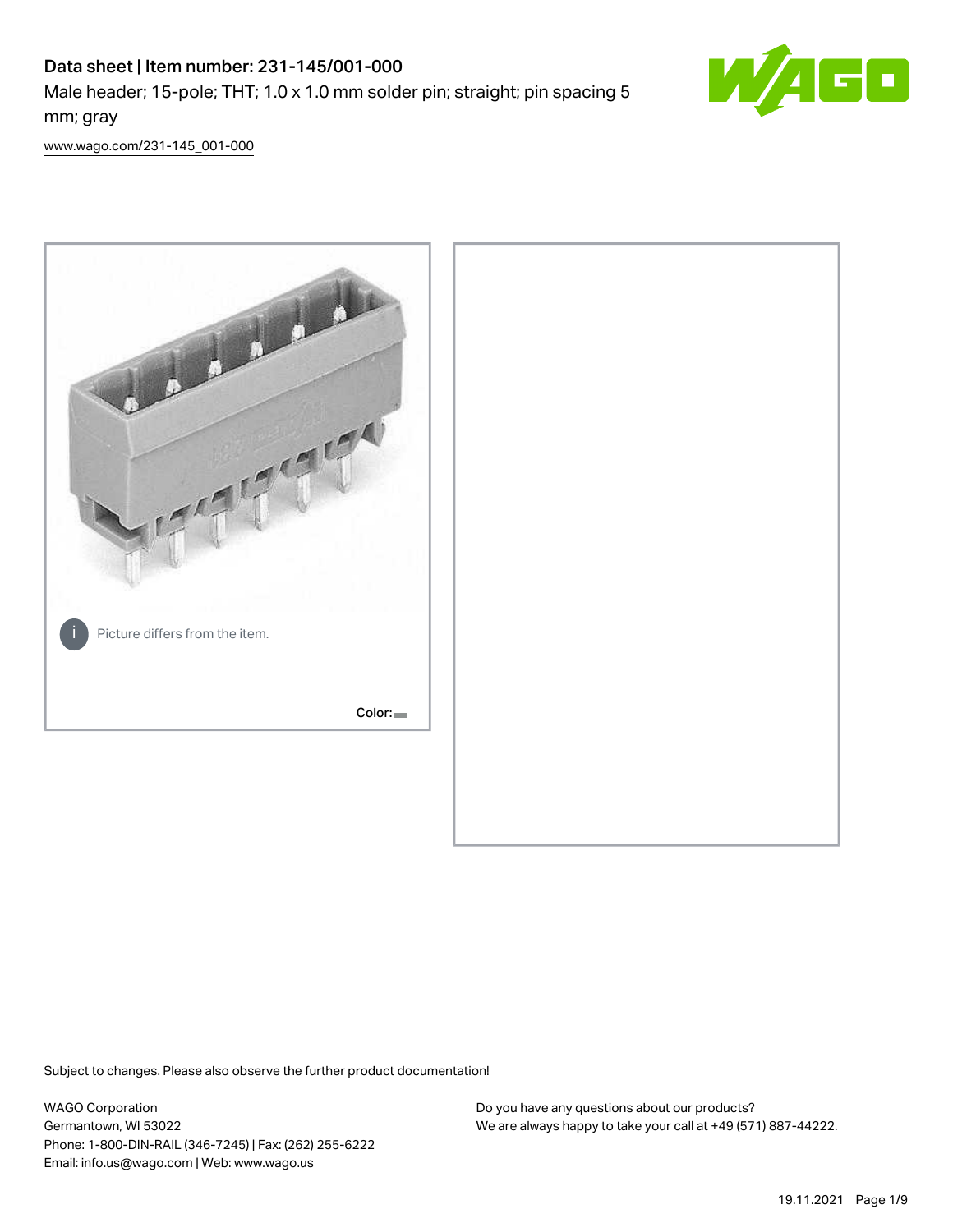

Dimensions in mm

 $L =$  (pole no.  $-1$ ) x pin spacing  $+8.2$  mm

#### Item description

- **Horizontal or vertical PCB mounting via straight or angled solder pins**
- **Pin cross-section: 1 x 1 mm**
- $\blacksquare$ With coding fingers

## Data Notes

Safety information 1 The MCS – MULTI CONNECTION SYSTEM includes connectors

Subject to changes. Please also observe the further product documentation!  $\nu$ 

WAGO Corporation Germantown, WI 53022 Phone: 1-800-DIN-RAIL (346-7245) | Fax: (262) 255-6222 Email: info.us@wago.com | Web: www.wago.us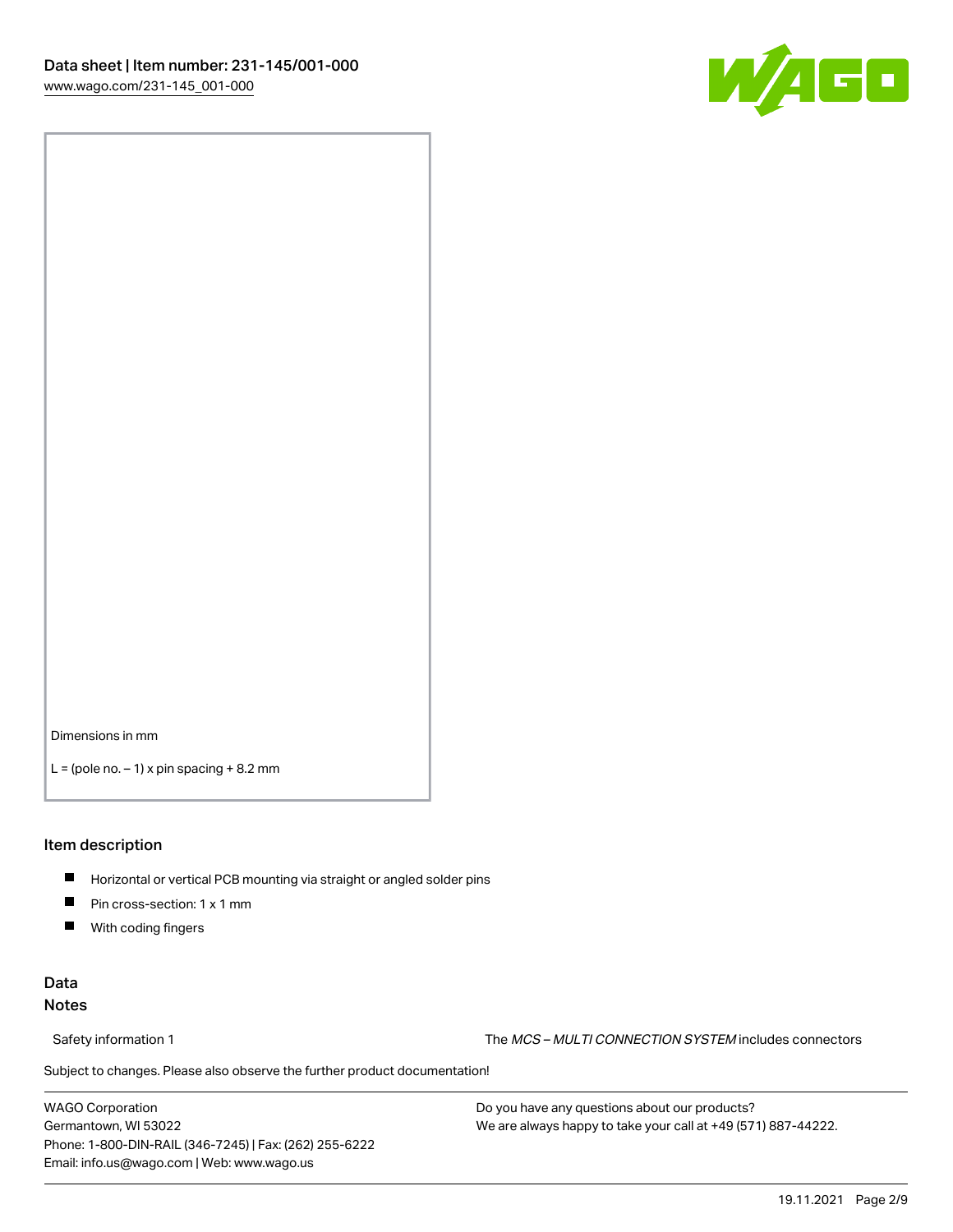

without breaking capacity in accordance with DIN EN 61984. When

|           | used as intended, these connectors must not be connected<br>/disconnected when live or under load. The circuit design should<br>ensure header pins, which can be touched, are not live when<br>unmated.                                                             |
|-----------|---------------------------------------------------------------------------------------------------------------------------------------------------------------------------------------------------------------------------------------------------------------------|
| Variants: | Other pole numbers<br>3.8 mm pin projection for male headers with straight solder pins<br>Gold-plated or partially gold-plated contact surfaces<br>Other versions (or variants) can be requested from WAGO Sales or<br>configured at https://configurator.wago.com/ |

## Electrical data

## IEC Approvals

| Ratings per                 | IEC/EN 60664-1                                                        |
|-----------------------------|-----------------------------------------------------------------------|
| Rated voltage (III / 3)     | 320 V                                                                 |
| Rated surge voltage (III/3) | 4 <sub>kV</sub>                                                       |
| Rated voltage (III/2)       | 320 V                                                                 |
| Rated surge voltage (III/2) | 4 <sub>k</sub> V                                                      |
| Nominal voltage (II/2)      | 630 V                                                                 |
| Rated surge voltage (II/2)  | 4 <sub>k</sub> V                                                      |
| Rated current               | 12A                                                                   |
| Legend (ratings)            | $(III / 2)$ $\triangle$ Overvoltage category III / Pollution degree 2 |

## UL Approvals

| Approvals per                  | UL 1059 |
|--------------------------------|---------|
| Rated voltage UL (Use Group B) | 300 V   |
| Rated current UL (Use Group B) | 10 A    |
| Rated voltage UL (Use Group D) | 300 V   |
| Rated current UL (Use Group D) | 10 A    |

## Ratings per UL

| Rated voltage UL 1977 | 600 V |
|-----------------------|-------|
| Rated current UL 1977 |       |

## CSA Approvals

| Approvals per                   | $\sim$ |
|---------------------------------|--------|
| Rated voltage CSA (Use Group B) | 300 V  |

Subject to changes. Please also observe the further product documentation!

| <b>WAGO Corporation</b>                                | Do you have any questions about our products?                 |
|--------------------------------------------------------|---------------------------------------------------------------|
| Germantown, WI 53022                                   | We are always happy to take your call at +49 (571) 887-44222. |
| Phone: 1-800-DIN-RAIL (346-7245)   Fax: (262) 255-6222 |                                                               |
| Email: info.us@wago.com   Web: www.wago.us             |                                                               |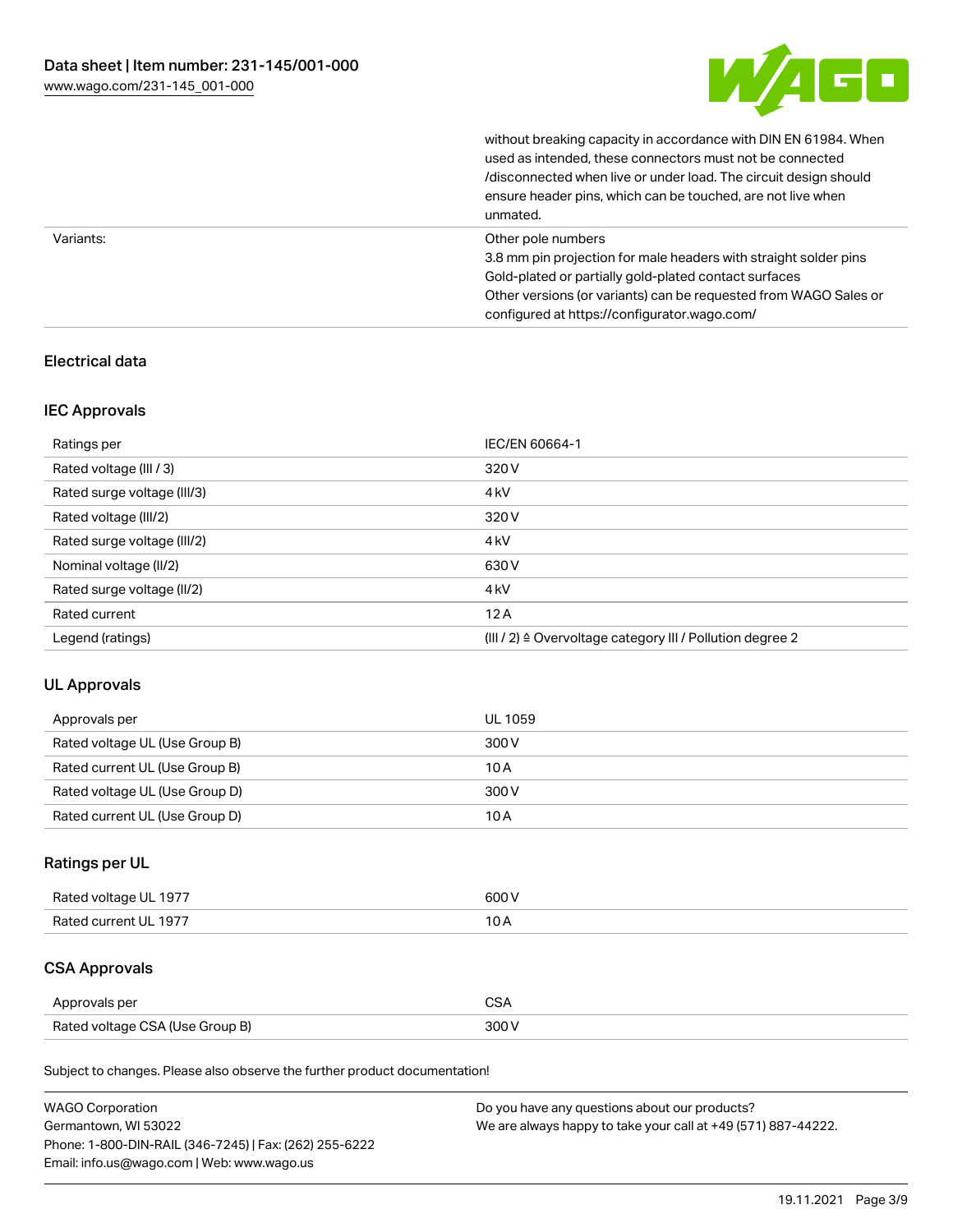[www.wago.com/231-145\\_001-000](http://www.wago.com/231-145_001-000)



| Rated current CSA (Use Group B) | 10 A  |
|---------------------------------|-------|
| Rated voltage CSA (Use Group D) | 300 V |
| Rated current CSA (Use Group D) | 10 A  |

#### Connection data

| Total number of potentials | 15 |
|----------------------------|----|
| Number of connection types |    |
| Number of levels           |    |

## Connection 1

| Number of poles |  |
|-----------------|--|
|                 |  |

## Physical data

| Pin spacing                          | 5 mm / 0.197 inch          |
|--------------------------------------|----------------------------|
| Width                                | 78.2 mm / 3.079 inch       |
| Height                               | 17 mm / 0.669 inch         |
| Height from the surface              | 12 mm / 0.472 inch         |
| Depth                                | 8.4 mm / 0.331 inch        |
| Solder pin length                    | 5 <sub>mm</sub>            |
| Solder pin dimensions                | $1 \times 1$ mm            |
| Drilled hole diameter with tolerance | $1.4$ <sup>(+0.1)</sup> mm |

## Plug-in connection

| Contact type (pluggable connector) | Male connector/plug |
|------------------------------------|---------------------|
| Connector (connection type)        | for PCB             |
| Mismating protection               | No                  |
| Mating direction to the PCB        | 90°                 |
| Locking of plug-in connection      | Without             |

## PCB contact

| PCB Contact                         | тнт                                      |
|-------------------------------------|------------------------------------------|
| Solder pin arrangement              | over the entire male connector (in-line) |
| Number of solder pins per potential |                                          |

Subject to changes. Please also observe the further product documentation!

WAGO Corporation Germantown, WI 53022 Phone: 1-800-DIN-RAIL (346-7245) | Fax: (262) 255-6222 Email: info.us@wago.com | Web: www.wago.us Do you have any questions about our products? We are always happy to take your call at +49 (571) 887-44222.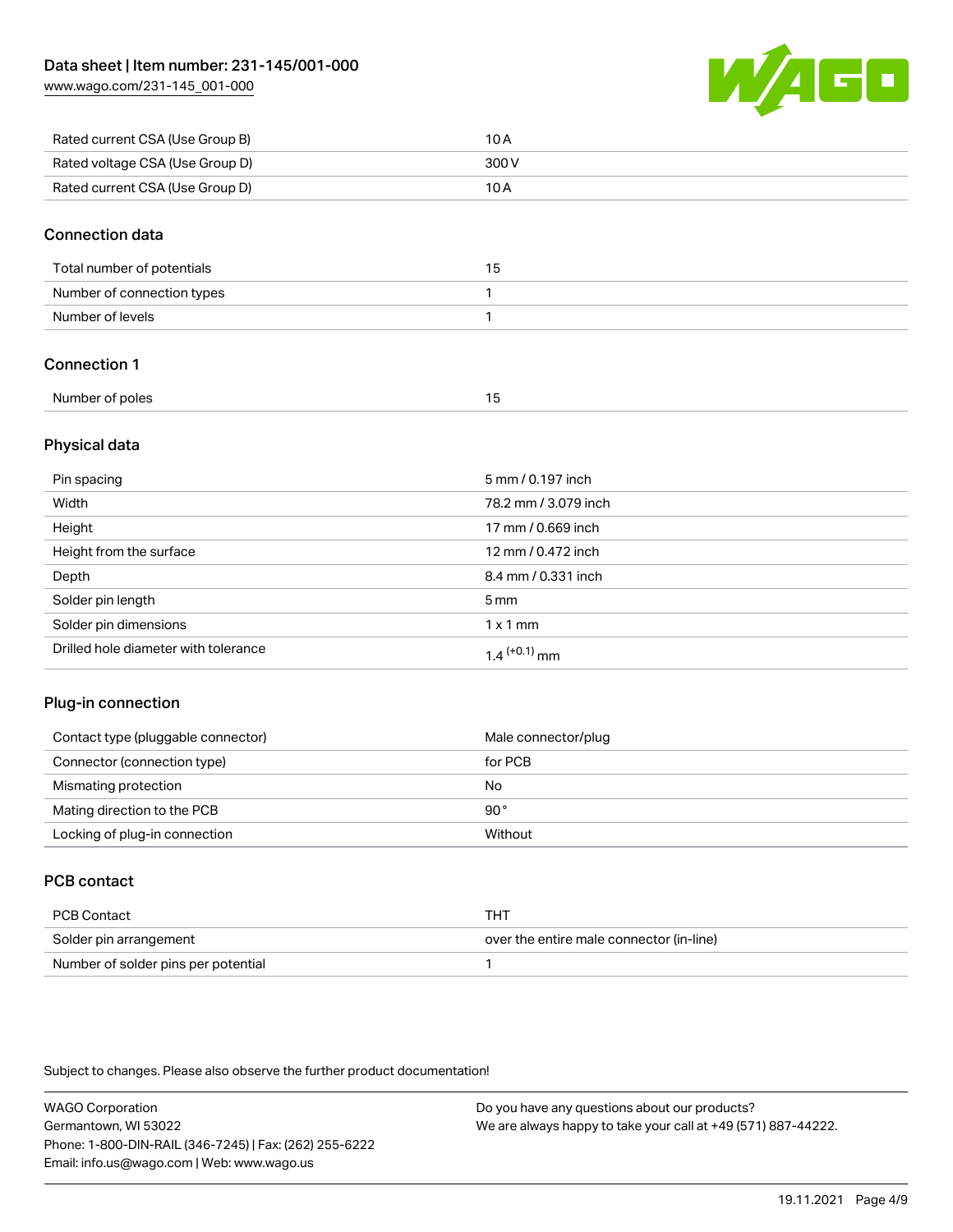

#### Material data

| gray                                   |
|----------------------------------------|
|                                        |
| Polyamide (PA66)                       |
| V <sub>0</sub>                         |
| Electrolytic copper (E <sub>Cu</sub> ) |
| tin-plated                             |
| 0.087 MJ                               |
| 4.8 g                                  |
|                                        |

#### Environmental requirements

| Limit temperature range | $+100 °C$<br>-60 |
|-------------------------|------------------|
|-------------------------|------------------|

## Commercial data

| Product Group         | 3 (Multi Conn. System) |
|-----------------------|------------------------|
| PU (SPU)              | 50 Stück               |
| Packaging type        | box                    |
| Country of origin     | PL                     |
| <b>GTIN</b>           | 4044918863803          |
| Customs tariff number | 8536694040             |

#### Approvals / Certificates

#### Country specific Approvals

| Logo | Approval                               | <b>Additional Approval Text</b> | Certificate<br>name |
|------|----------------------------------------|---------------------------------|---------------------|
|      | CВ<br>DEKRA Certification B.V.         | IEC 61984                       | NL-39756            |
|      | <b>CSA</b><br>DEKRA Certification B.V. | C <sub>22.2</sub>               | LR 18677-<br>25     |

#### Ship Approvals

|      |                             |                                 | Certificate |
|------|-----------------------------|---------------------------------|-------------|
| Logo | Approval                    | <b>Additional Approval Text</b> | name        |
|      | <b>ABS</b>                  | -                               | 19-         |
|      | American Bureau of Shipping |                                 | HG1869876-  |

Subject to changes. Please also observe the further product documentation!

| <b>WAGO Corporation</b>                                | Do you have any questions about our products?                 |
|--------------------------------------------------------|---------------------------------------------------------------|
| Germantown, WI 53022                                   | We are always happy to take your call at +49 (571) 887-44222. |
| Phone: 1-800-DIN-RAIL (346-7245)   Fax: (262) 255-6222 |                                                               |
| Email: info.us@wago.com   Web: www.wago.us             |                                                               |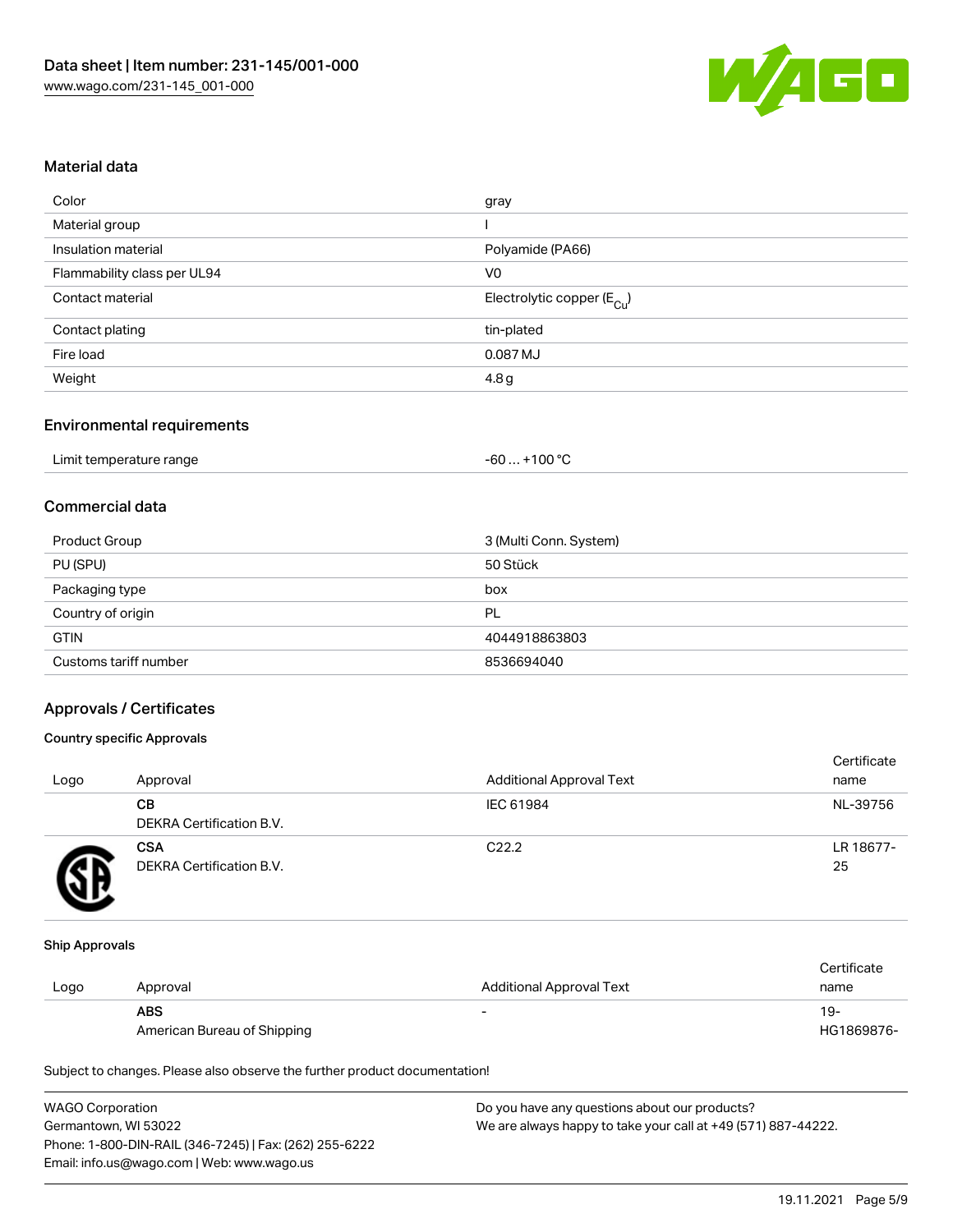

| ABS                      |                                        |                                 | <b>PDA</b>  |
|--------------------------|----------------------------------------|---------------------------------|-------------|
|                          | BV                                     | IEC 60998                       | 11915/D0    |
|                          | Bureau Veritas S.A.                    |                                 | BV          |
| <b>BUREAU</b><br>VERITAS |                                        |                                 |             |
|                          | <b>DNV GL</b>                          | -                               | TAE000016Z  |
|                          | Det Norske Veritas, Germanischer Lloyd |                                 |             |
| <b>UL-Approvals</b>      |                                        |                                 |             |
|                          |                                        |                                 | Certificate |
| Logo                     | Approval                               | <b>Additional Approval Text</b> | name        |
|                          | UL                                     | <b>UL 1059</b>                  | E45172      |
|                          | Underwriters Laboratories Inc.         |                                 |             |

 $\ddot{\phantom{1}}$ 

UR Underwriters Laboratories Inc.

## Counterpart

| Item no.231-115/026-000<br>Female plug; 15-pole; 12 AWG max; pin spacing 5 mm; 1 conductor per pole; gray                                                                                           | www.wago.com/231-115/026-<br>000  |
|-----------------------------------------------------------------------------------------------------------------------------------------------------------------------------------------------------|-----------------------------------|
| Item no.231-2115/026-000<br>2-conductor female connector; Push-in CAGE CLAMP®; 2.5 mm <sup>2</sup> ; Pin spacing 5 mm; 15-pole; with<br>integrated end plate; 2,50 mm <sup>2</sup> ; gray           | www.wago.com/231-2115/026-<br>000 |
| Item no.231-2115/037-000<br>2-conductor female connector; Push-in CAGE CLAMP <sup>®</sup> ; 2.5 mm <sup>2</sup> ; Pin spacing 5 mm; 15-pole;<br>Lateral locking levers; 2,50 mm <sup>2</sup> ; gray | www.wago.com/231-2115/037-<br>000 |
| Item no.2231-115/026-000<br>Female plug; 15-pole; push-button; 12 AWG max; pin spacing 5 mm; 1-conductor per pole; gray                                                                             | www.wago.com/2231-115/026-<br>000 |
| Item no.2231-115/031-000<br>Female plug; 15-pole; push-button; mounting flange; 12 AWG max; pin spacing 5 mm; 1-conductor<br>per pole; gray                                                         | www.wago.com/2231-115/031-<br>000 |
| Item no.2231-115/037-000<br>Female plug; 15-pole; push-button; locking lever; 12 AWG max; pin spacing 5 mm; 1-conductor per<br>pole; gray                                                           | www.wago.com/2231-115/037-<br>000 |
| Item no.2231-115/102-000                                                                                                                                                                            | www.wago.com/2231-115/102-        |
| Subject to changes. Please also observe the further product documentation!                                                                                                                          |                                   |

WAGO Corporation Germantown, WI 53022 Phone: 1-800-DIN-RAIL (346-7245) | Fax: (262) 255-6222 Email: info.us@wago.com | Web: www.wago.us

Do you have any questions about our products? We are always happy to take your call at +49 (571) 887-44222.

UL 1977 E45171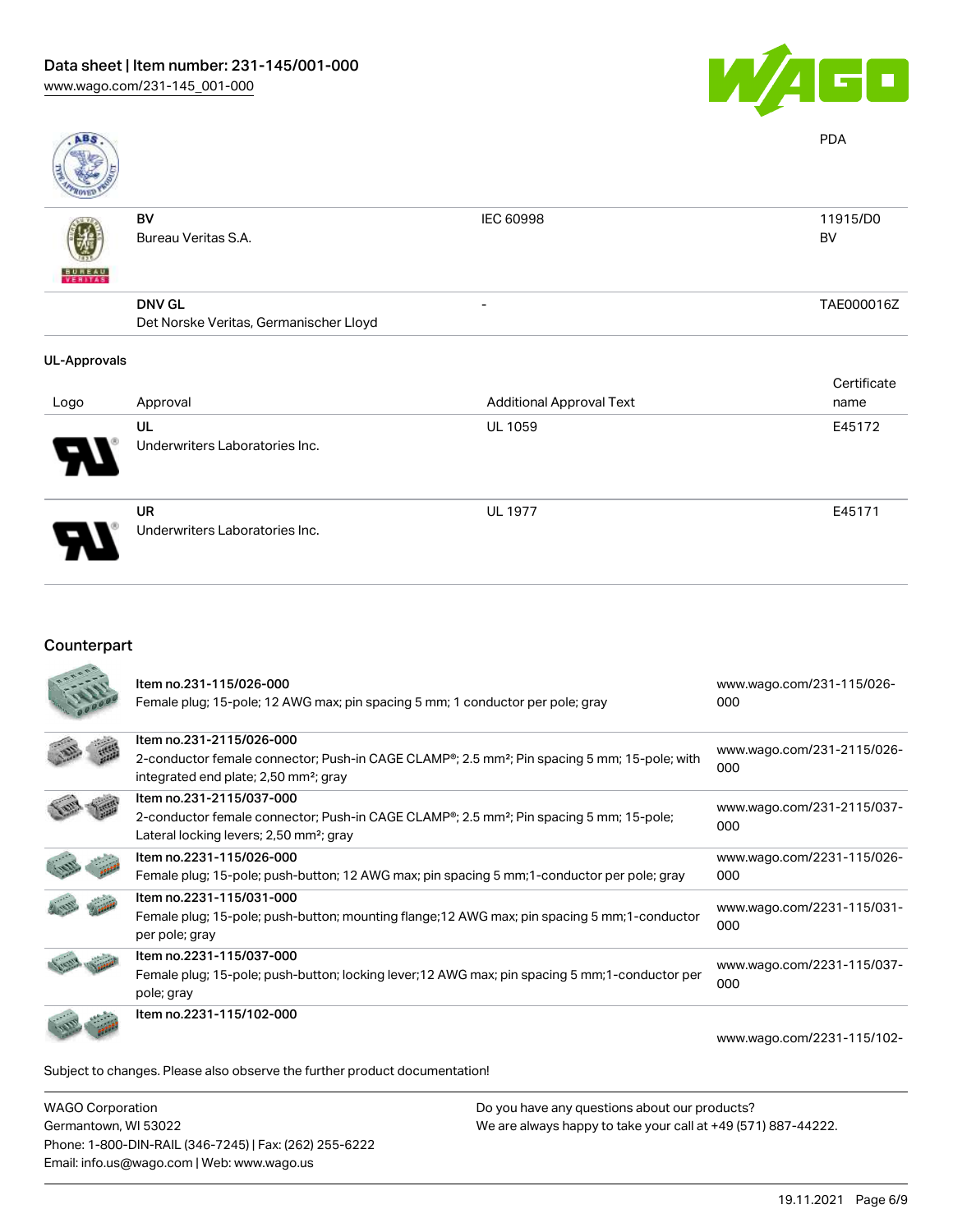

Female plug; 15-pole; push-button; with integrated end plate;12 AWG max; pin spacing 5 mm;1 conductor per pole; gray [000](https://www.wago.com/2231-115/102-000)



#### Optional accessories

#### Coding

| Intermediate plate |                                                                  |                      |
|--------------------|------------------------------------------------------------------|----------------------|
|                    | ltem no.: 231-500<br>Spacer; for formation of groups; light gray | www.wago.com/231-500 |
| Coding             |                                                                  |                      |
| 40 L               | Item no.: 231-129<br>Coding key; snap-on type; light gray        | www.wago.com/231-129 |

#### Downloads Documentation

#### Additional Information Technical explanations 2019 Apr 3 pdf 2.0 MB [Download](https://www.wago.com/global/d/1435602)

## CAD files

Subject to changes. Please also observe the further product documentation!

| <b>WAGO Corporation</b>                                | Do you have any questions about our products?                 |
|--------------------------------------------------------|---------------------------------------------------------------|
| Germantown, WI 53022                                   | We are always happy to take your call at +49 (571) 887-44222. |
| Phone: 1-800-DIN-RAIL (346-7245)   Fax: (262) 255-6222 |                                                               |
| Email: info.us@wago.com   Web: www.wago.us             |                                                               |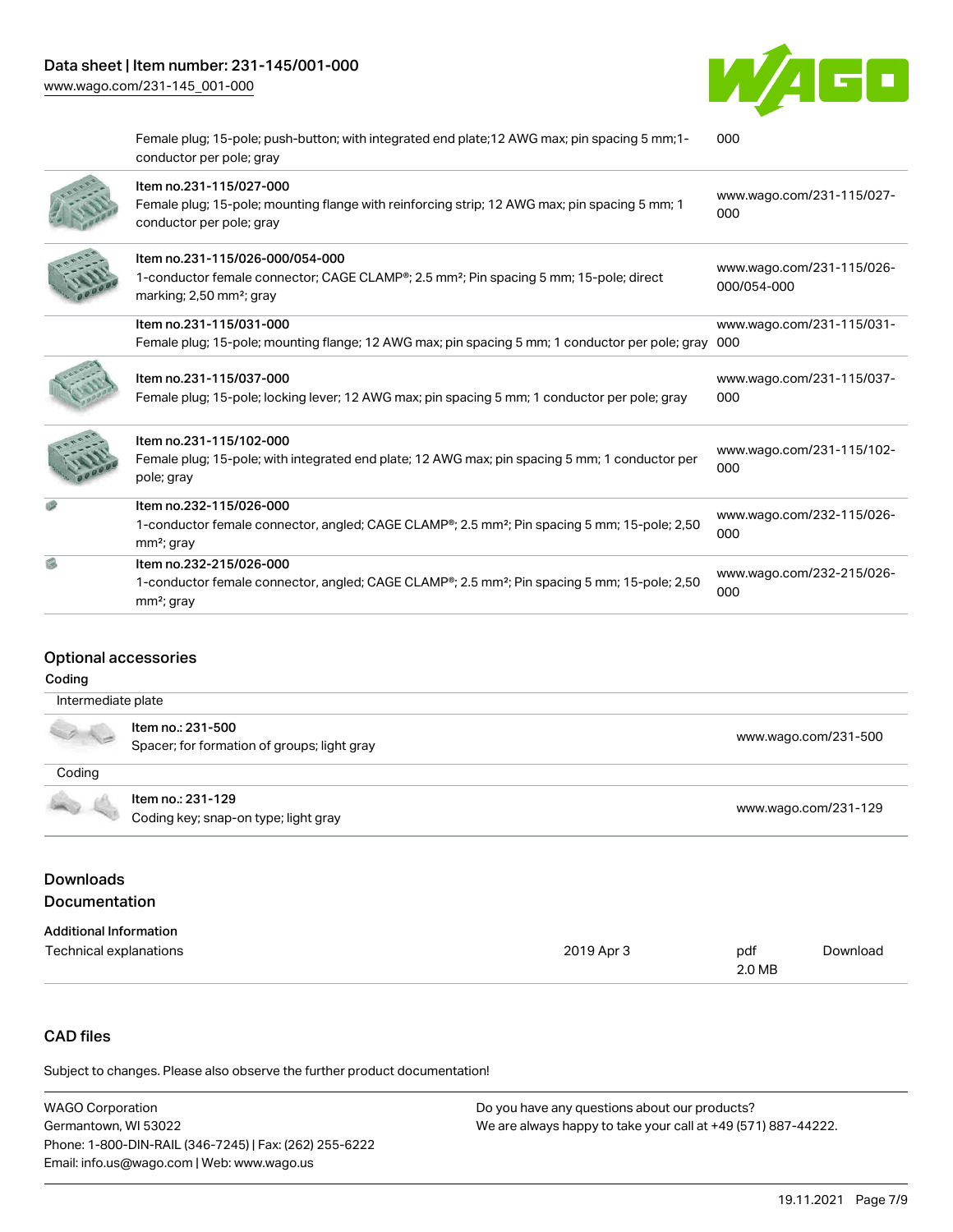



| EPLAN Data Portal 231-145/001-000                                                                                                                                      | URL        | Download |
|------------------------------------------------------------------------------------------------------------------------------------------------------------------------|------------|----------|
| ZUKEN Portal 231-145/001-000                                                                                                                                           | <b>URL</b> | Download |
| EPLAN Data Portal 231-145/001-000                                                                                                                                      | <b>URL</b> | Download |
| <b>PCB Design</b>                                                                                                                                                      |            |          |
| Symbol and Footprint 231-145/001-000                                                                                                                                   | <b>URL</b> | Download |
| CAx data for your PCB design, consisting of "schematic symbols and PCB footprints",<br>allow easy integration of the WAGO component into your development environment. |            |          |
| Supported formats:                                                                                                                                                     |            |          |
| ш<br>Accel EDA 14 & 15                                                                                                                                                 |            |          |
| Ш<br>Altium 6 to current version                                                                                                                                       |            |          |
| ш<br>Cadence Allegro                                                                                                                                                   |            |          |
| ш<br>DesignSpark                                                                                                                                                       |            |          |
| $\blacksquare$<br>Eagle Libraries                                                                                                                                      |            |          |
| ш<br>KiCad                                                                                                                                                             |            |          |
| ш<br>Mentor Graphics BoardStation                                                                                                                                      |            |          |
| П<br>Mentor Graphics Design Architect                                                                                                                                  |            |          |
| ш<br>Mentor Graphics Design Expedition 99 and 2000                                                                                                                     |            |          |
| ш<br>OrCAD 9.X PCB and Capture                                                                                                                                         |            |          |
| ш<br>PADS PowerPCB 3, 3.5, 4.X, and 5.X                                                                                                                                |            |          |
| ш<br>PADS PowerPCB and PowerLogic 3.0                                                                                                                                  |            |          |
| ш<br>PCAD 2000, 2001, 2002, 2004, and 2006                                                                                                                             |            |          |
| Pulsonix 8.5 or newer                                                                                                                                                  |            |          |
| H<br><b>STL</b>                                                                                                                                                        |            |          |
| 3D STEP                                                                                                                                                                |            |          |
| П<br><b>TARGET 3001!</b>                                                                                                                                               |            |          |
| View Logic ViewDraw                                                                                                                                                    |            |          |
| Quadcept                                                                                                                                                               |            |          |
| Zuken CadStar 3 and 4<br>П                                                                                                                                             |            |          |
| ш<br>Zuken CR-5000 and CR-8000                                                                                                                                         |            |          |
| PCB Component Libraries (EDA), PCB CAD Library Ultra Librarian                                                                                                         |            |          |

#### CAD data

Subject to changes. Please also observe the further product documentation!

WAGO Corporation Germantown, WI 53022 Phone: 1-800-DIN-RAIL (346-7245) | Fax: (262) 255-6222 Email: info.us@wago.com | Web: www.wago.us